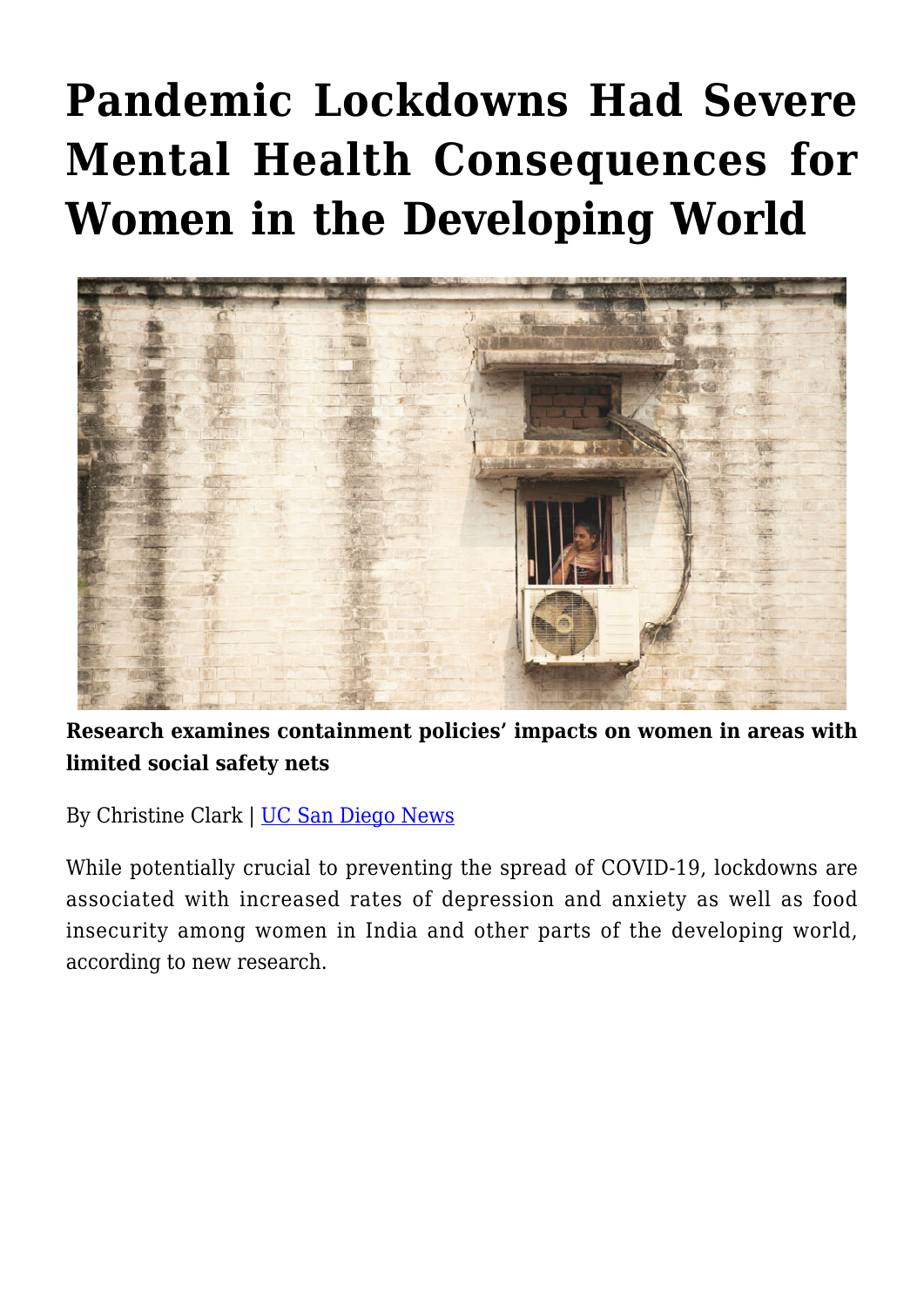

Gaurav Khanna

The [study](https://doi.org/10.1016/j.jdeveco.2022.102839) from the University of California San Diego's School of Global Policy and Strategy finds that women whose social position may make them more vulnerable – those with daughters and those living in female-headed households – experienced even larger declines in mental health as a result of lockdowns.

The paper, to be published in a forthcoming issue of the Journal of Economic Development, surveyed 1,545 households over the phone in various rural regions throughout Northern India. The surveys took place in fall 2019, before the pandemic and in August 2020, near the height of the first COVID-19 wave in India. Certain villages and districts had varying containment policies, which allowed the researchers to compare health outcomes of women who experienced lockdowns for several months to those who experienced zero levels of lockdowns.

The authors took many factors into consideration in their analysis including COVID cases, hospitalizations and deaths from the novel coronavirus.

For surveyed women, moving from zero to average levels of lockdowns is associated with a 38 percent increase in depression, a 44 percent increase in anxiety and a 73 percent increase in exhaustion.

"Not having access to access to work and socialization outside the home can be very detrimental for women's mental health in developing countries," said study co-author [Gaurav Khanna,](https://gps.ucsd.edu/faculty-directory/gaurav-khanna.html) assistant professor of economics at the School of Global Policy and Strategy.

The pandemic resulted in dramatic losses of income for women. In the survey,